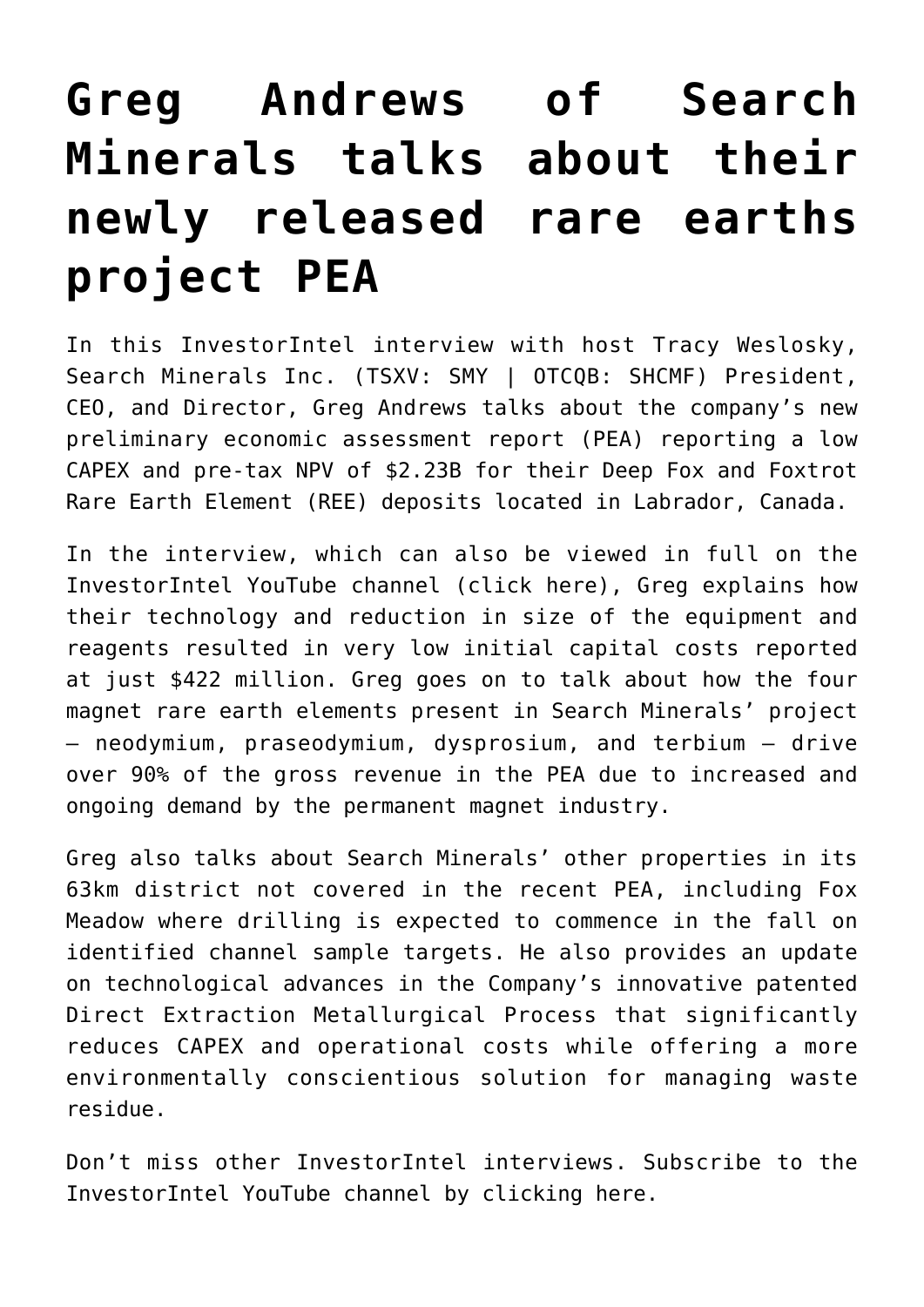## **About Search Minerals Inc.**

Led by a proven management team and board of directors, Search is focused on finding and developing Critical Rare Earths Elements (CREE), Zirconium (Zr) and Hafnium (Hf) resources within the emerging Port Hope Simpson – St. Lewis CREE District of southeast Labrador. The Company controls a belt 63 km long and 2 km wide and is road accessible, on tidewater, and located within 3 local communities. Search has completed a preliminary economic assessment report for **FOXTROT**, and a resource estimate for **DEEP FOX**. Search is also working on three exploration prospects along the belt which include: **FOX MEADOW, SILVER FOX** and **AWESOME FOX**.

Search has continued to optimize our patented Direct Extraction Process technology with support from the Department of Industry, Energy and Technology, Government of Newfoundland and Labrador, and from the Atlantic Canada Opportunity Agency. We have completed two pilot plant operations and produced highly purified mixed rare earth carbonate concentrate and mixed rare earth concentrate for separation and refining. We also recognize the continued support by the Government of Newfoundland and Labrador for its Junior Exploration Program.

Search Minerals was selected to participate in the Government of Canada Accelerated Growth Service ("AGS") initiative, which supports high growth companies. AGS, as a 'one-stop shop' model, provides Search with coordinated access to Government of Canada resources as Search continues to move quickly to production and contribute to the establishment of a stable and secure rare earth element North American and European supply chain.

To learn more about Search Minerals Inc., [click here](http://www.searchminerals.ca/)

*Disclaimer: Search Minerals Inc. is an advertorial member of InvestorIntel Corp.*

This interview, which was produced by InvestorIntel Corp.,